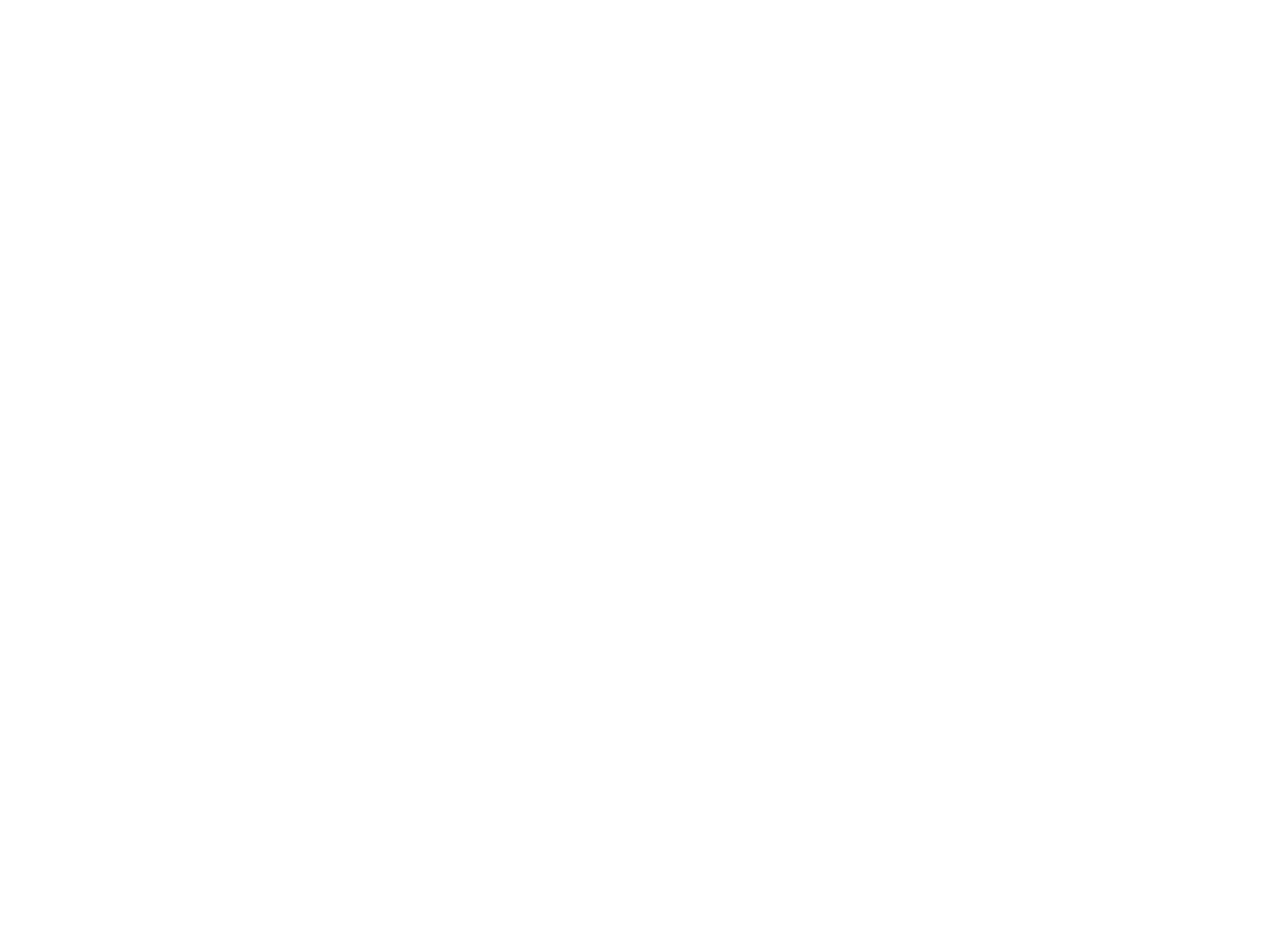# **The implementation of judgments of the European Court of Human Rights**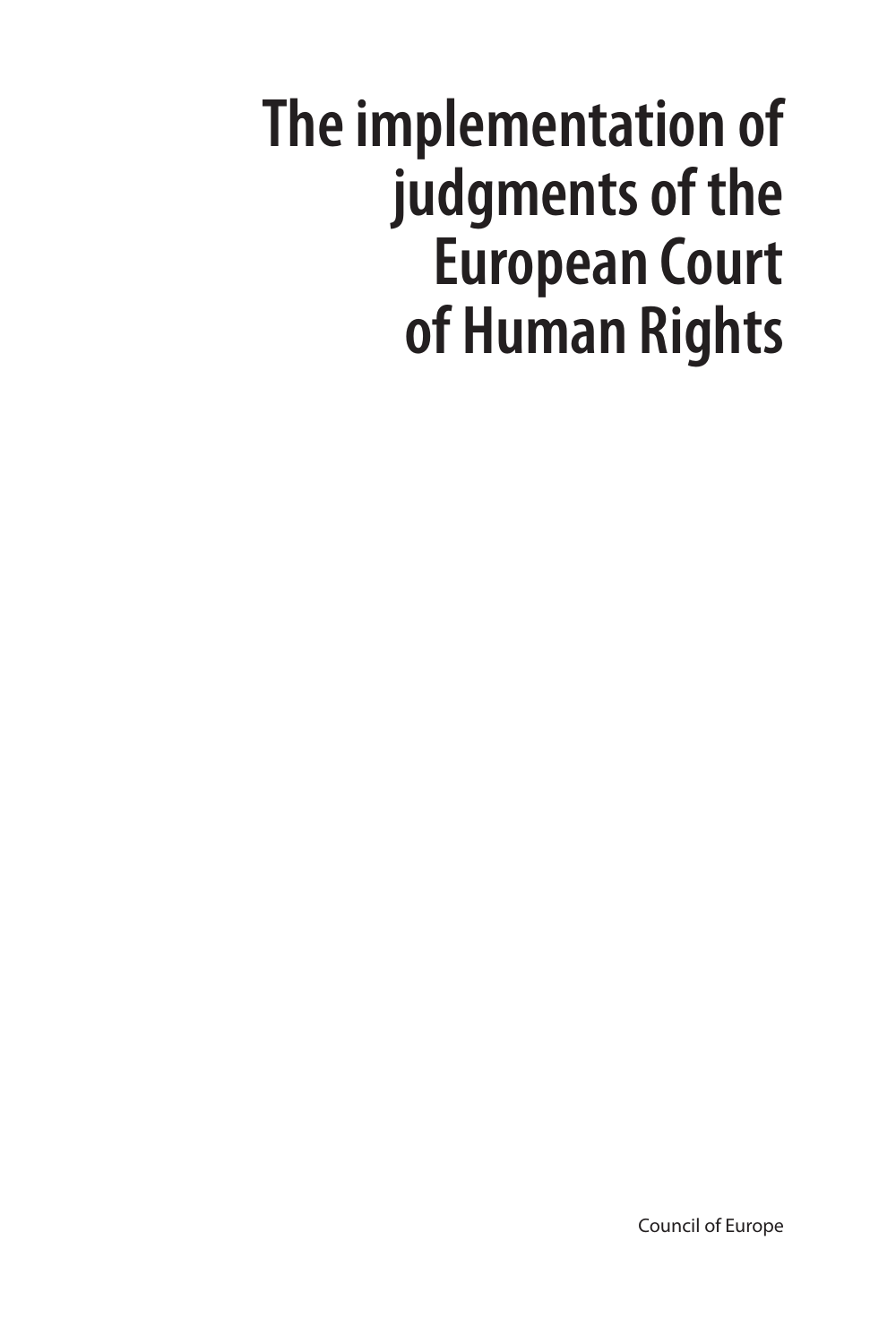French edition: *Mise en œuvre des arrêts de la Cour européenne des droits de l'homme* ISBN 978-92-871-8510-5  $\overline{1}$ 

*The opinions expressed in this work are the responsibility of the authors and do not necessarily reflect the official policy of the Council of Europe.*

All rights reserved. No part of this publication may be translated, reproduced or transmitted, in any form or by any means, electronic (CD-Rom, internet, etc.) or mechanical, including photocopying, recording or any information storage or retrieval system, without prior permission in writing from the Directorate of Communication (F-67075 Strasbourg Cedex or publishing@coe.int).

Cover design and layout: Documents and Publications Production Department (SPDP), Council of Europe

Photo: Council of Europe

Council of Europe Publishing F-67075 Strasbourg Cedex http://book.coe.int

ISBN 978-92-871-8511-2 © Council of Europe, February 2018 Printed at the Council of Europe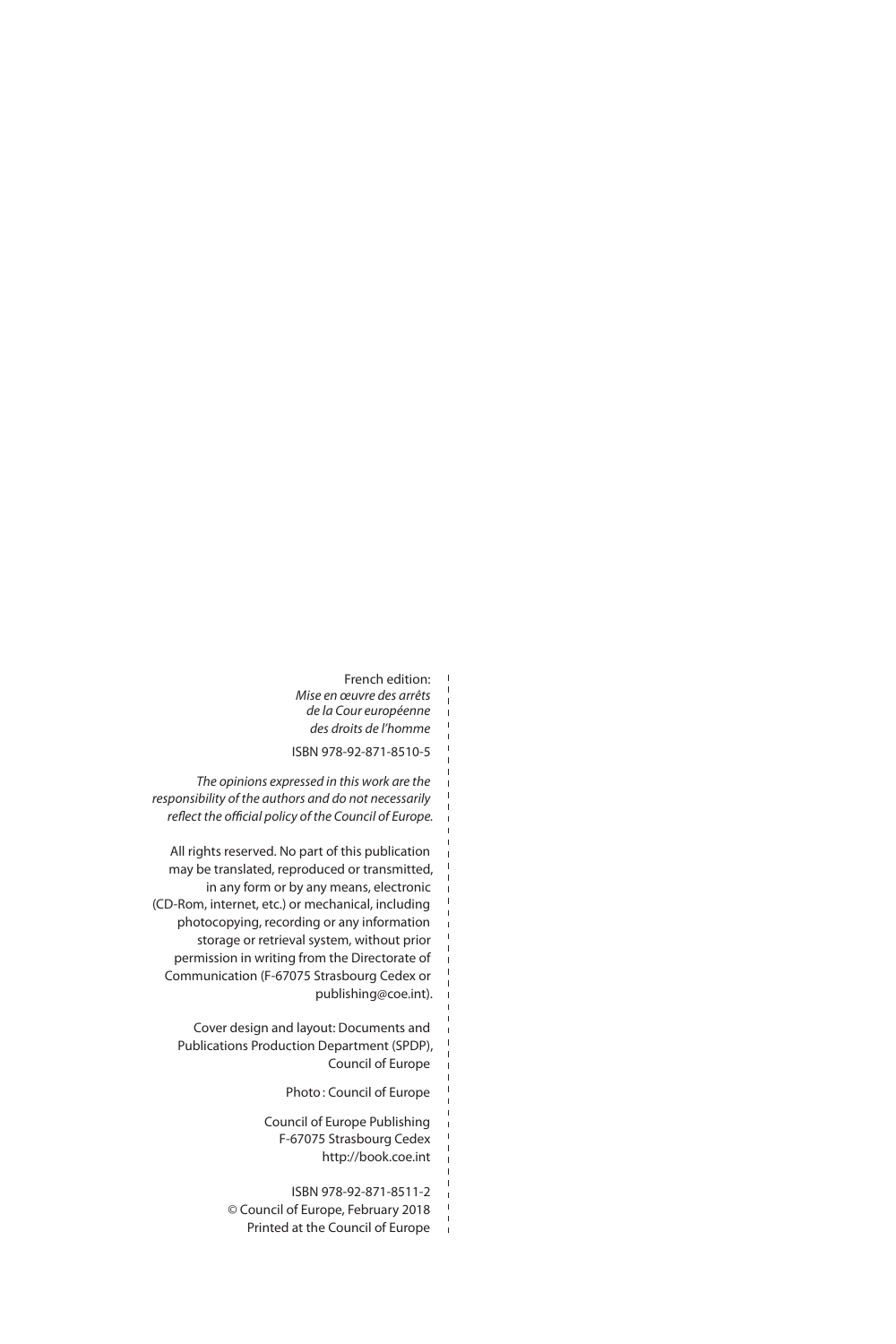### **Contents**

| <b>FOREWORD</b>                                                                                                                                                                                                                                                                                 | 5  |
|-------------------------------------------------------------------------------------------------------------------------------------------------------------------------------------------------------------------------------------------------------------------------------------------------|----|
| <b>PREFACE</b>                                                                                                                                                                                                                                                                                  | 7  |
| THE IMPLEMENTATION OF JUDGMENTS OF THE EUROPEAN COURT OF HUMAN<br><b>RIGHTS</b>                                                                                                                                                                                                                 | 9  |
| I. Summary                                                                                                                                                                                                                                                                                      | 9  |
| II. Adopted texts                                                                                                                                                                                                                                                                               | 10 |
| A. Resolution 2178 (2017)                                                                                                                                                                                                                                                                       | 10 |
| B. Recommendation 2110 (2017)                                                                                                                                                                                                                                                                   | 12 |
| III. Explanatory memorandum                                                                                                                                                                                                                                                                     | 13 |
| 1. Introduction                                                                                                                                                                                                                                                                                 | 13 |
| 2. Member states having the most judgments pending before the Committee of<br><b>Ministers</b>                                                                                                                                                                                                  | 15 |
| 3. General data on the implementation of the Court's judgments between 2015<br>and 2017                                                                                                                                                                                                         | 23 |
| 4. Specific challenges for the execution of Court judgments: selected examples                                                                                                                                                                                                                  | 25 |
| 5. Assessment of recent reforms and other measures taken within the Council of<br>Europe and in certain member states to improve the implementation of<br>judgments of the European Court of Human Rights                                                                                       | 34 |
| 6. Conclusions                                                                                                                                                                                                                                                                                  | 38 |
| <b>APPENDICES</b>                                                                                                                                                                                                                                                                               | 41 |
| Appendix 1 – Major problems encountered in the execution of judgments<br>of the European Court of Human Rights identified in the 2015 report by Mr de Vries<br>and the Committee of Ministers' 2016 Annual Report in respect of 10 States Parties<br>to the European Convention on Human Rights | 41 |
| Appendix 2 – List of cited reports, resolutions and recommendations of the Parliamentary<br>Assembly of the Council of Europe                                                                                                                                                                   | 61 |
| Appendix 3 - List of cited resolutions of the Committee of Ministers on the execution of<br>judgments of the European Court of Human Rights                                                                                                                                                     | 63 |
| Appendix 4 – Cited case law                                                                                                                                                                                                                                                                     | 65 |
| Appendix 5 - Applications pending before a judicial formation as of 31 December 2016                                                                                                                                                                                                            |    |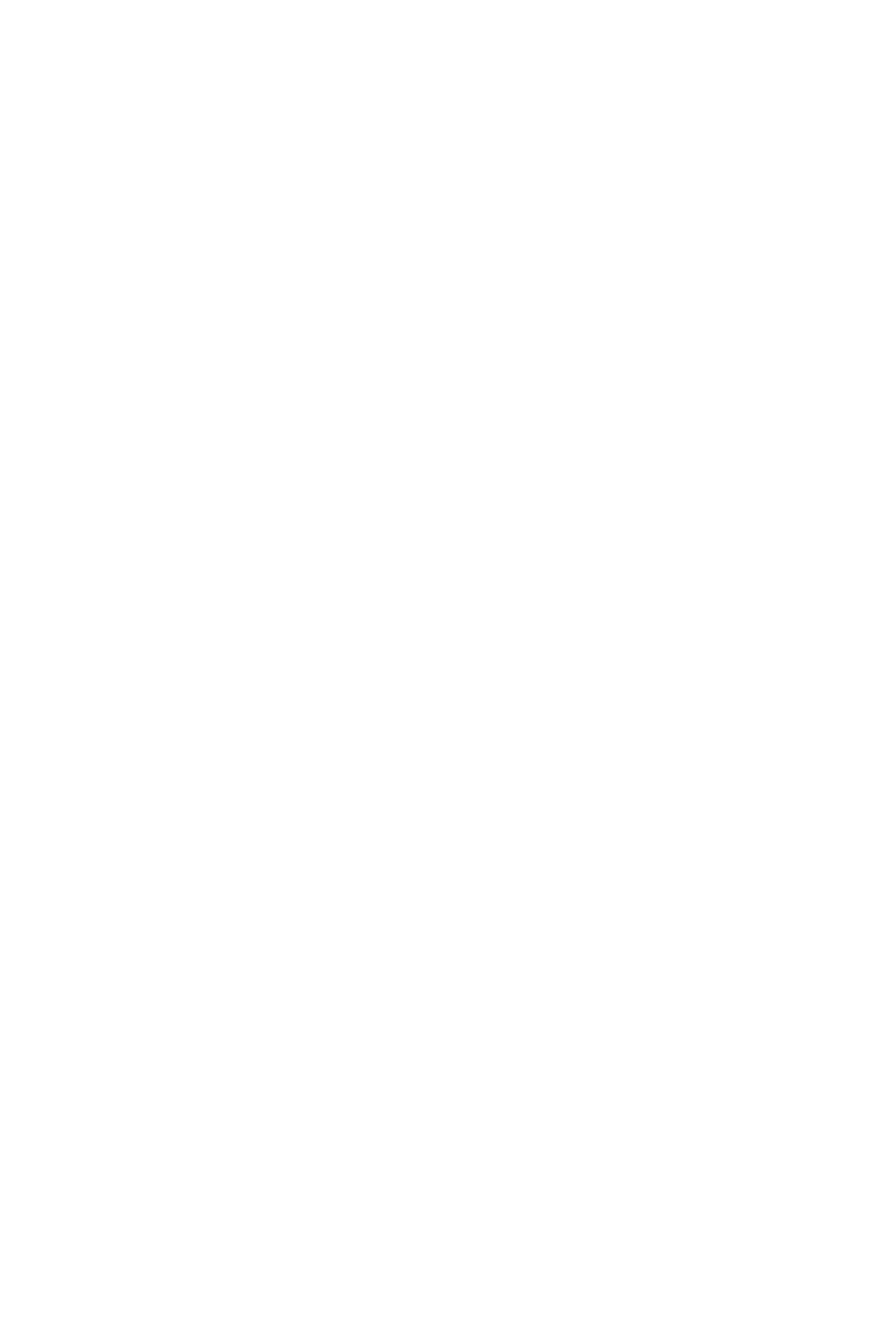### **Foreword**

The report by Mr Pierre-Yves Le Borgn' is part of the work done by the Committee on Legal Affairs and Human Rights of the Parliamentary Assembly of the Council of Europe concerning the implementation of judgments of the European Court of Human Rights ("the Court"). It follows the approach taken in the eighth report on the subject by Mr Klaas de Vries (2015), which focused on the Council of Europe member states with the highest number of non-implemented judgments and on certain structural problems. The ninth report adds a new element compared to the Assembly's previous work, namely detailed analysis of judgments, some of which are relatively recent, where implementation is meeting with a degree of political resistance.

The drafting of the report was a lengthy process. Many Court judgments and statistics and many documents of the Committee of Ministers of the Council of Europe (CM) were consulted. The CM's annual reports on the supervision of the execution of judgments and decisions of the Court, including that for 2016, served as the point of reference for the rapporteur in terms of both the statistics concerning the state of execution of judgments (by country and topic) and the implementing measures taken by states. As the data in the CM's annual report for 2016 refer to the situation as of 31 December 2016, the rapporteur also drew on the data available on the website of the Department for the Execution of Judgments of the Court (www.coe.int/en/ web/execution) in order to present the current state of the cases pending before the CM. In the case of judgments which have already been implemented in full, he referred to the CM's final resolutions, in which the CM found that all the implementing measures (individual and/or general) had been taken by the respondent states and therefore decided to close the examination of the cases. As regards the judgments still being examined by the CM, the rapporteur studied the decisions adopted by the CM at the Ministers' Deputies' "human rights" (DH) meetings. In addition, he referred to the communications addressed to the CM by national authorities (in particular "action plans/reports"), civil society representatives, applicants and/or their lawyers and national human rights protection bodies. For almost a year now, research in this area has been greatly facilitated by the HUDOC-EXEC search engine.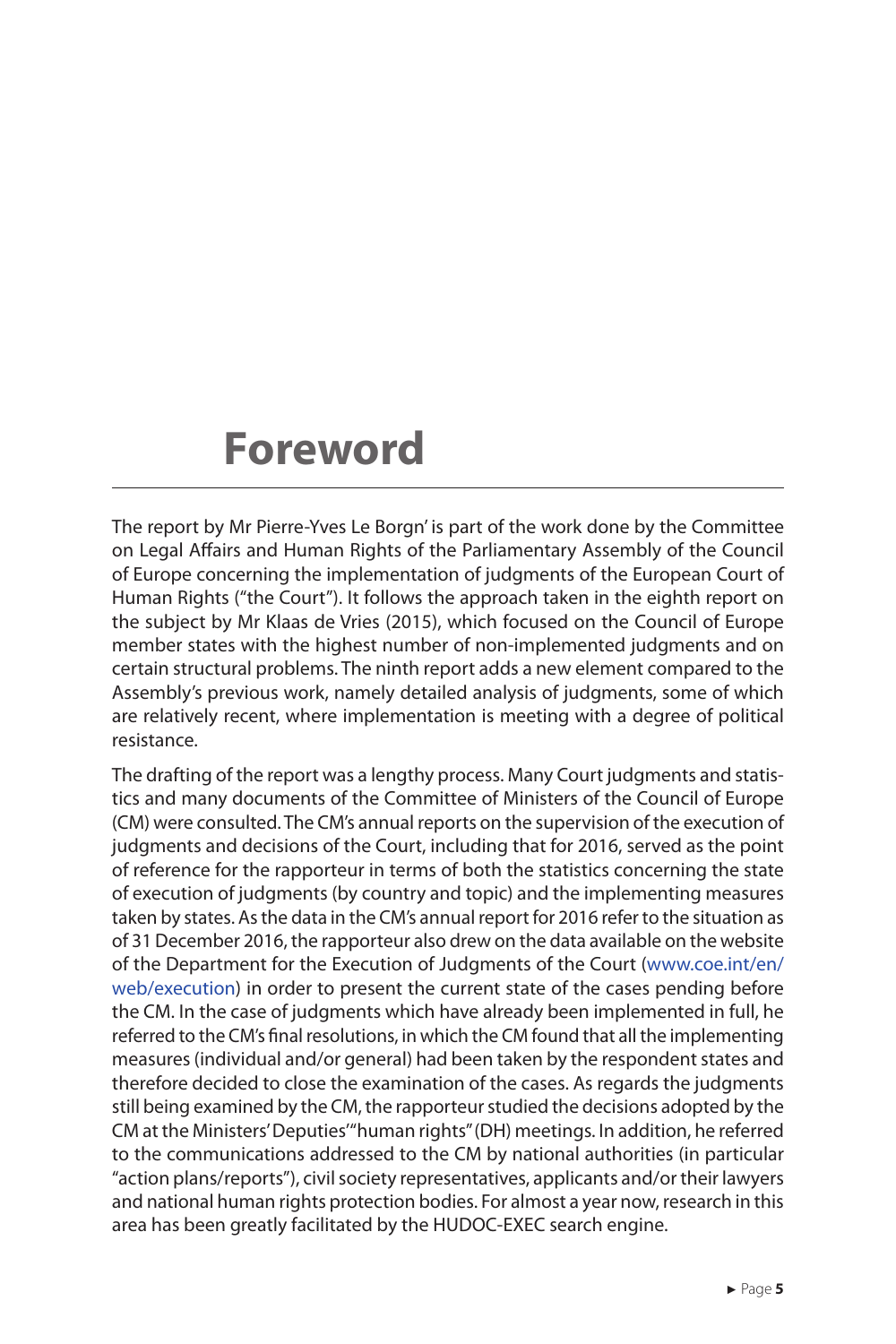Even though all the relevant data are accessible to the public, the report by Mr Pierre-Yves Le Borgn' sums them up in a single document, thereby highlighting the progress made by member states in implementing Court judgments, as well as problems which persist in this area. It also makes key recommendations to the member states and the CM which the Parliamentary Assembly subsequently approved on 29 June 2017 in Resolution 2178 (2017) and Recommendation 2110 (2017) on the implementation of judgments of the European Court of Human Rights.

#### **Dr Agnieszka Szklanna**

*Secretary to the Committee on Legal Affairs and Human Rights Parliamentary Assembly of the Council of Europe*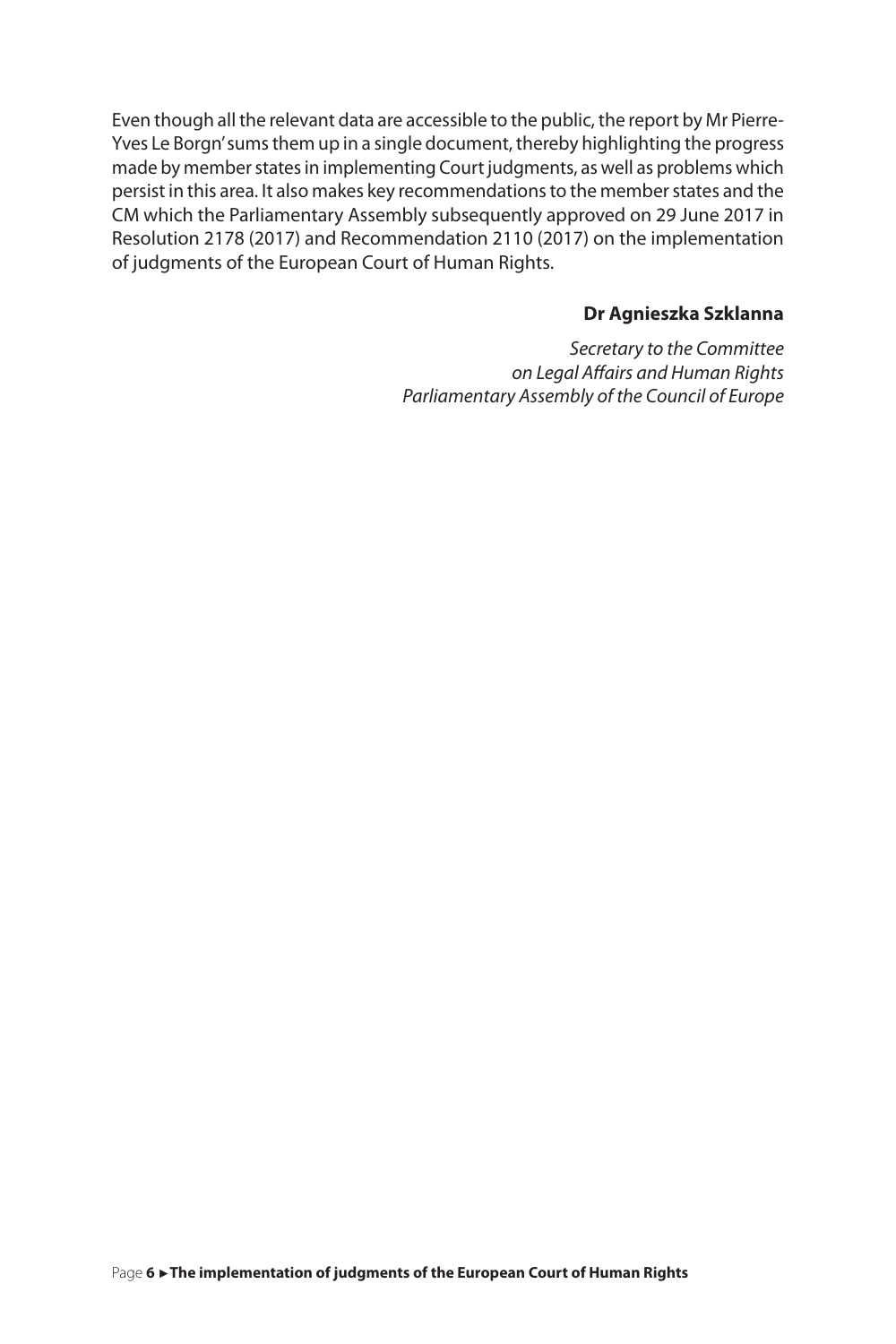### **Preface**

Implementing the judgments of the European Court of Human Rights is integral to the role and added value of the Council of Europe. It is a matter that involves all of the Organisation's institutions, including the Parliamentary Assembly. Even though the Committee of Ministers is responsible for monitoring the implementation of the Court's judgments, the Assembly has an important role to play, particularly with regard to national parliaments. It has been following the execution of judgments for nearly 20 years. Mine is the ninth report to focus on this issue. As rapporteur, I follow on from the excellent work carried out by Erik Jurgens, Christos Pourgourides and Klaas de Vries.

On 31 December 2016, 9 941 cases were pending before the Committee of Ministers, slightly fewer than in the previous year. The 10 countries with the most cases were, in descending order, Italy, the Russian Federation, Turkey, Ukraine, Romania, Hungary, Greece, Bulgaria, Moldova and Poland. Regarding cases pending before the Court, 7 of these countries are also in the top 10: Ukraine, Turkey, Hungary, the Russian Federation, Romania, Italy and Poland. The Committee of Ministers closed a record number of cases in 2016. This is welcome news, and I consider that this development reflects both the increased effectiveness of national implementation mechanisms and the impact of the new working methods introduced by the Department for the Execution of Judgments.

Real progress has been made in the implementation of judgments since Klaas de Vries' report in 2015. This concerns groups of cases relating to the length of judicial proceedings (Bulgaria, Greece, Italy, Poland and Romania), poor conditions in detention facilities and the lack of effective remedies (Italy and Poland), use of excessive force by law-enforcement officials (Romania), undue duration of or unlawfulness of remand detention (Russian Federation and Turkey), and also the non-enforcement of domestic judicial decisions and the supervisory review (*nadzor*) procedure in the Russian Federation. Significant advances have also been made with other cases, although they have yet to be closed.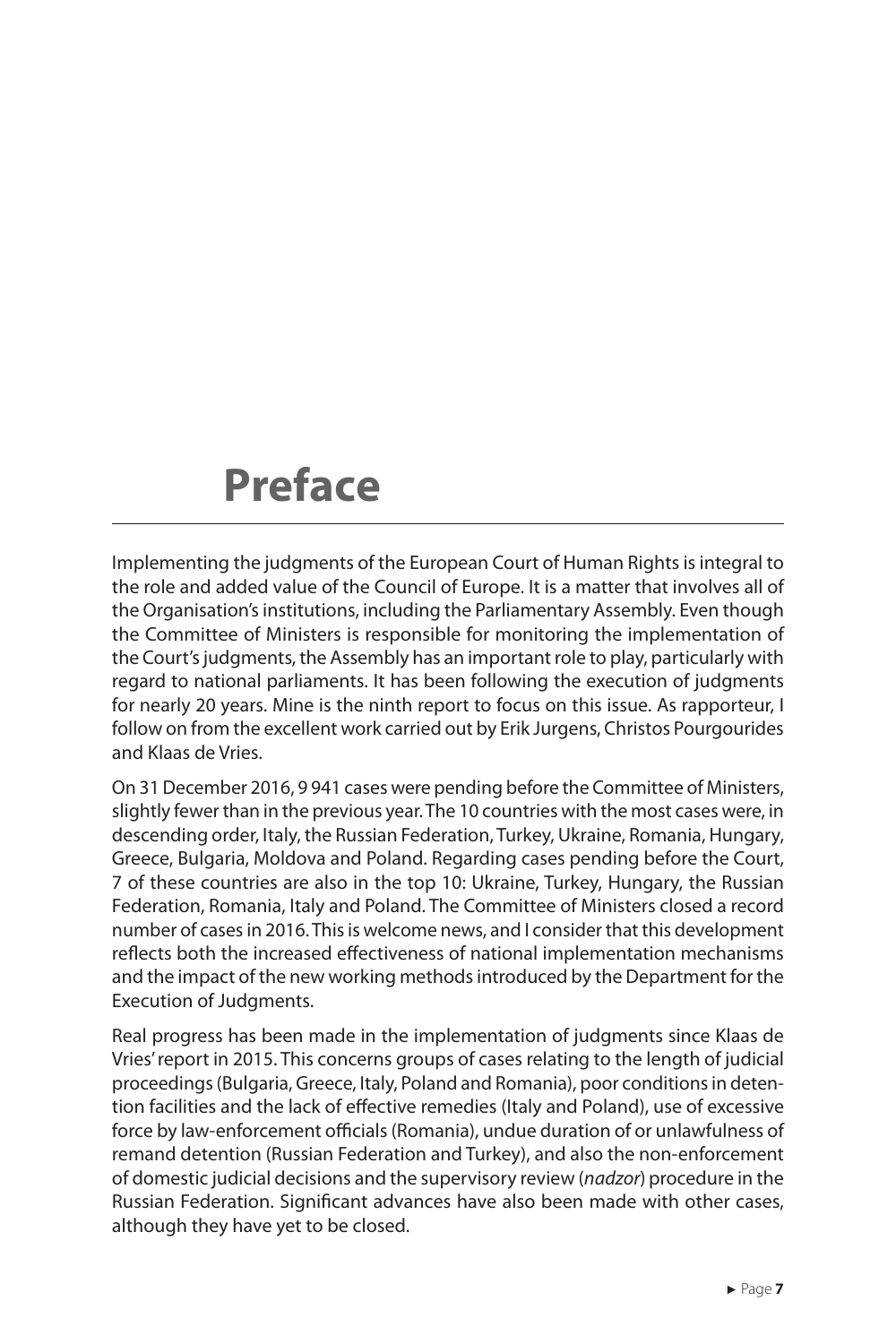However, I am concerned about the continued growth in leading cases which have been pending for more than five years. They reveal serious structural problems such as a shortage of financial resources (the *Zhovner v. Ukraine* group of judgments), the lack of a common understanding of the scope of the execution measures required (the *Catan v. Russia* group of judgments), cases where execution of a judgment is blocked by disagreement between political parties or national institutions (*Sejdić and Finci v. Bosnia and Herzegovina* and *Hirst v. the United Kingdom (No. 2)*), or an outright refusal to adopt the individual measures required (*Pichugin v. the Russian Federation* and *Ilgar Mammadov v. Azerbaijan*). I am also alarmed by the reluctance of some member states to accept the Court's jurisdiction (the Russian Federation and Hungary).

As laid down in Article 46 of the Convention, each state party is required to implement the judgments of the European Court of Human Rights. The resolution adopted by the Parliamentary Assembly of the Council of Europe on 29 June 2017 calls on states to submit the necessary action plans to the Committee of Ministers, to pay particular attention to cases that have been pending for over 10 years and to strengthen the role of civil society and national human rights institutions in the process of implementing the Court's judgments. The recommendation adopted on the same day highlights the need to make more frequent use of interim resolutions, to work towards greater transparency of the process of supervising implementation and to give civil society a greater role in the process.

> **Pierre-Yves Le Borgn'** Rapporteur of the Parliamentary Assembly of the Council of Europe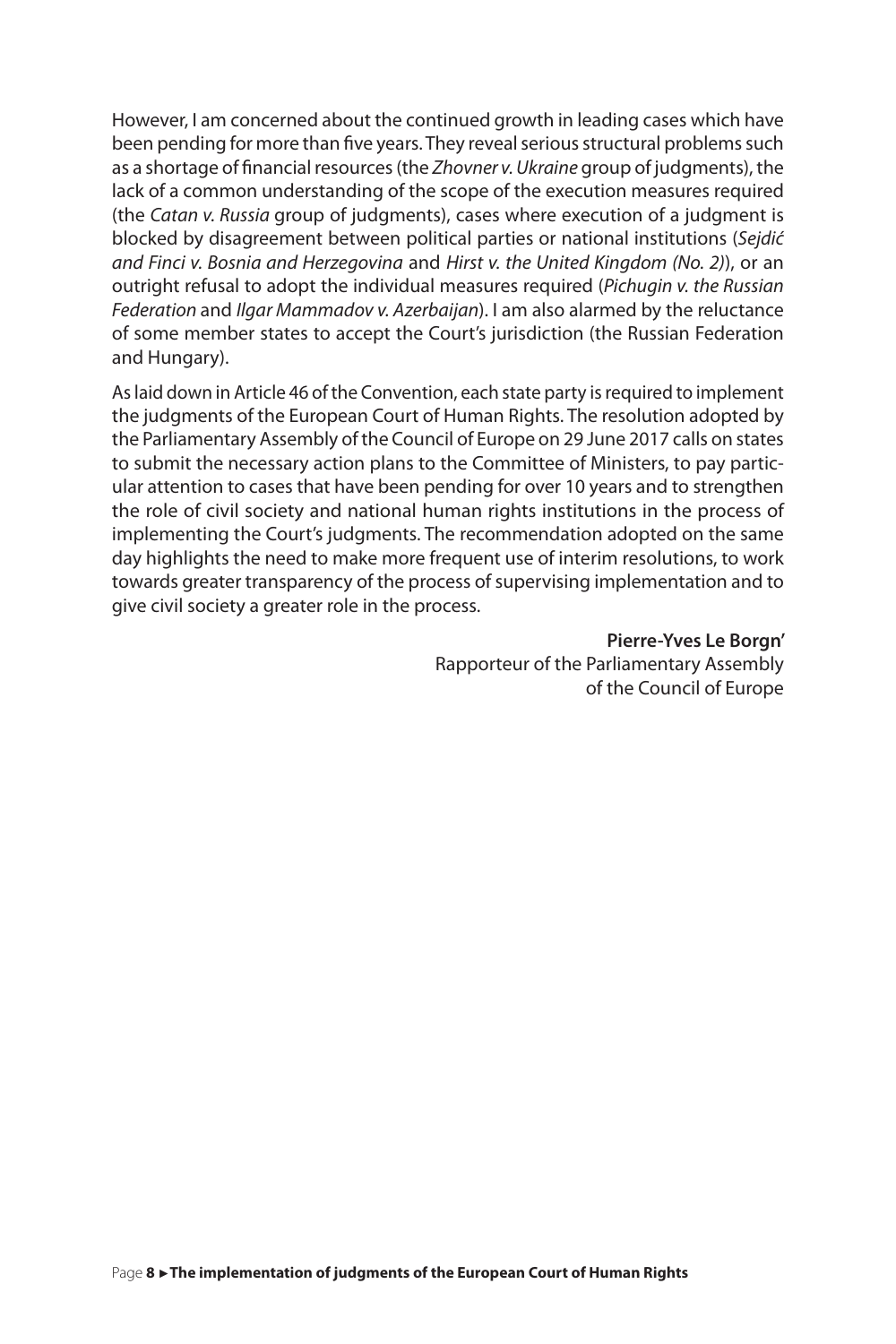### **The implementation of judgments of the European Court of Human Rights**

#### Report<sup>1</sup> of the Parliamentary Assembly of the Council of Europe

*Rapporteur: Mr Pierre-Yves Le Borgn', France, Socialist Group, Committee on Legal Affairs and Human Rights*

#### I. Summary

In its ninth report on implementation of judgments of the European Court of Human Rights, the Committee on Legal Affairs and Human Rights highlighted the progress made by certain member states in implementing the Court's judgments. Nevertheless, it also pointed to serious structural problems that have been experienced for over 10 years now by the 10 member states which have the highest number of non-implemented judgments against them (Italy, the Russian Federation, Turkey, Ukraine, Romania, Hungary, Greece, Bulgaria, the Republic of Moldova and Poland). The Committee of Ministers is still supervising the implementation of some 10 000 judgments, although they are not all at the same stage of implementation. The difficulties in implementing certain judgments reveal "pockets of resistance" rooted in political problems.

The committee recommends, *inter alia*, swift implementation of the Court's judgments, condemnation of any kind of political statement aimed at discrediting the Court and the institution of parliamentary procedures to monitor the implementation of the obligations stemming from the European Convention on Human Rights. Among other things, the Committee of Ministers should give renewed consideration to the use of Article 46 paragraphs 3, 4 and 5 of the Convention, co-operate more closely with civil society and ensure greater transparency of its supervision process.

<sup>1.</sup> Reference to committee: Resolution 1268 (2002). Report: Doc. 14340 of 12 June 2017; presentation and discussion of the report on 29 June 2017 during the third part of the 2017 session of the Parliamentary Assembly of the Council of Europe (26th sitting).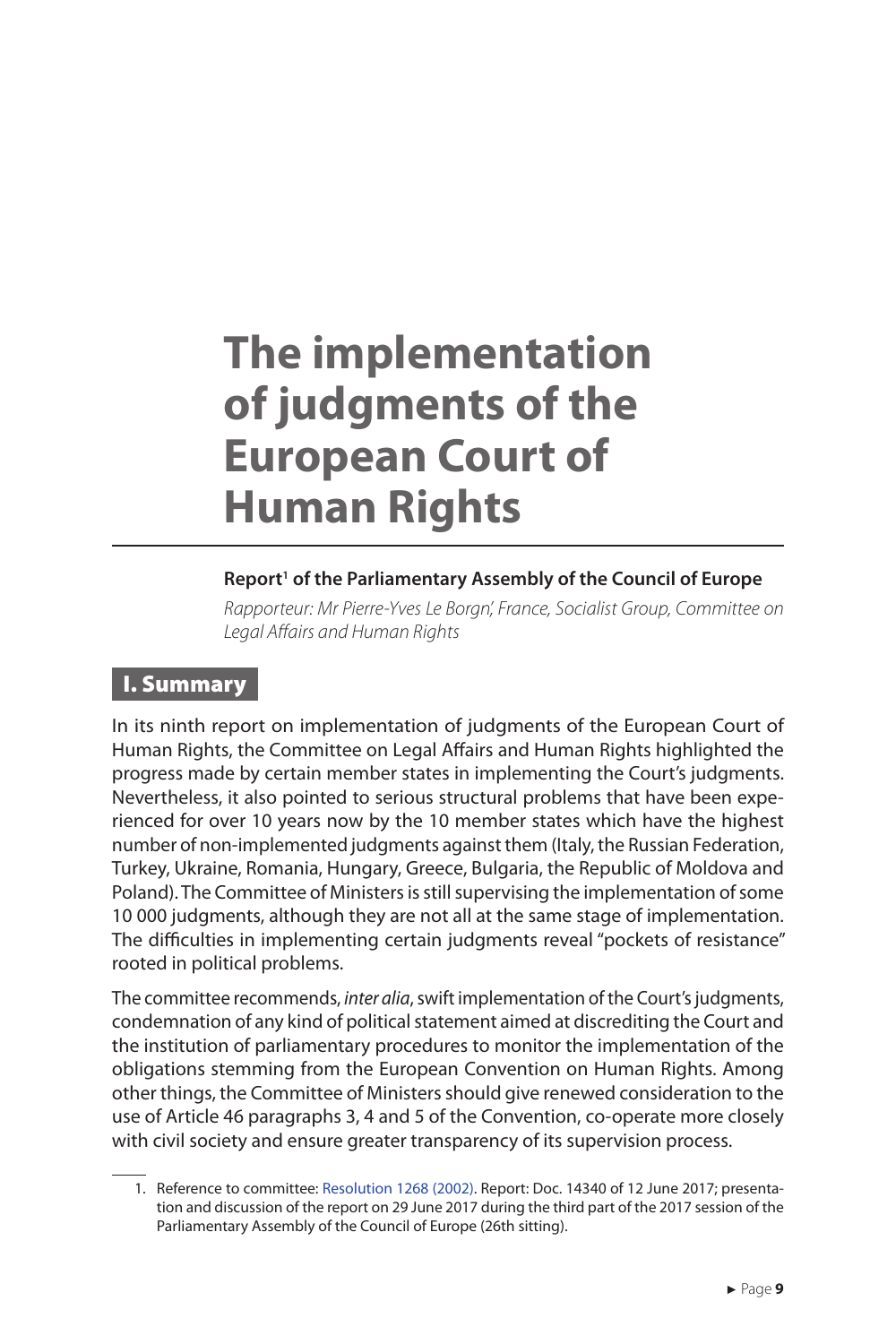#### **A. Resolution 2178 (2017)2**

1. Since its Resolution 1226 (2000)<sup>3</sup> on the execution of judgments of the European Court of Human Rights, the Parliamentary Assembly has been duty-bound to contribute to the supervision of the implementation of judgments of the European Court of Human Rights ("the Court"), on which the efficiency and authority of the human rights protection system based on the European Convention on Human Rights (ETS No. 5, "the Convention") depend. Primary responsibility for supervision of the implementation of Court judgments lies with the Committee of Ministers, in accordance with Article 46.2 of the Convention. However, the Assembly considers that it has a key role in this process, as it can encourage proactive involvement from national parliaments.

2. The Assembly recalls its previous work on this subject, in particular its Resolutions 2075 (2015), 1787 (2011) and 1516 (2006), its Recommendations 2079 (2015) and 1955 (2011) on the implementation of judgments of the European Court of Human Rights and its Resolution 1823 (2011) on national parliaments: guarantors of human rights in Europe.

3. Since last examining this question in 2015, it notes some progress in the implementation of Court judgments, notably the reduction in the number of judgments pending before the Committee of Ministers and the increased number of cases closed by final resolutions, including cases concerning structural problems such as excessive length of judicial proceedings, poor conditions in detention facilities and the lack of domestic remedies in this regard, non-enforcement of domestic judicial decisions or the unlawfulness or excessive length of detention on remand.

4. The Assembly welcomes the measures taken by the Committee of Ministers to make its supervision of the implementation of Court judgments more transparent, and the synergies that have been developed within the Council of Europe to make this process more rapid and effective.

5. However, the Assembly remains deeply concerned about the number of judgments pending before the Committee of Ministers, even though not all of these judgments are at the same stages of execution. It notes that there are nearly 10 000 such cases, and that the number of leading cases – revealing specific structural problems – awaiting execution for more than five years has increased. Nearly half of the cases under the "enhanced supervision" of the Committee of Ministers relate to violations of Articles 2 (right to life), 3 (prohibition of torture) and 5 (right to liberty and security) of the Convention.

<sup>2.</sup> Text adopted by the Assembly on 29 June 2017 (26th sitting).

<sup>3.</sup> All the reports, resolutions and recommendations of the Parliamentary Assembly mentioned in this text are listed in Appendix 2, and are available at http://assembly.coe.int; the resolutions of the Committee of Ministers on the execution of judgments of the European Court of Human Rights are also listed in Appendix 3 and are available at http://hudoc.exec.coe.int.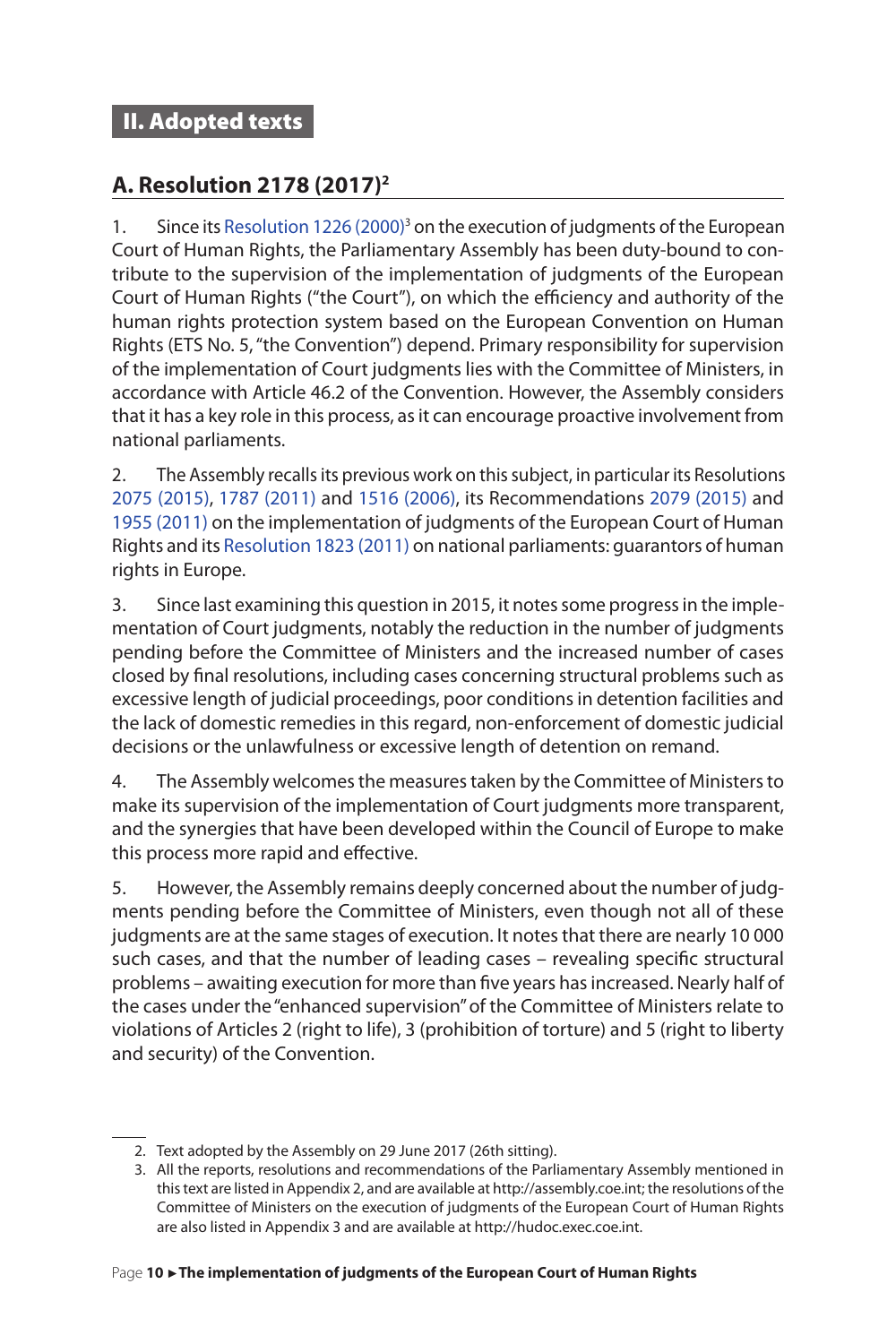6. The Assembly also notes that, even though considerable progress has been made since its Resolutions 1787 (2011) and 2075 (2015), Italy, the Russian Federation, Turkey, Ukraine, Romania, Hungary, Greece, Bulgaria, the Republic of Moldova and Poland have the highest number of non-implemented judgments and still face serious structural problems, some of which have not been resolved for over ten years.

7. The Assembly further notes that some cases involving other States Parties to the Convention also reveal "pockets of resistance", in particular concerning deeply ingrained political issues. The difficulties in implementing these judgments relate to the adoption not only of general measures (aimed at preventing fresh violations) but also of individual measures (aimed at *restitutio in integrum* for applicants) or payment of just satisfaction. Moreover, the Assembly observes that in some States parties the execution of the Court's judgments is surrounded by bitter political debate as certain political leaders seek to discredit the Court and undermine its authority.

8. The Assembly once again deplores the delays in implementing the Court's judgments, the lack of political will to implement judgments on the part of certain States parties and all the attempts made to undermine the Court's authority and the Convention-based human rights protection system. It reiterates that Article 46.1 of the Convention sets out the legal obligation for the States parties to implement the judgments of the Court and that this obligation is binding on all branches of State authority.

9. Thus, the Assembly once again calls on the States parties to fully and swiftly implement the judgments and the terms of friendly settlements handed down by the Court and to co-operate, to that end, with the Committee of Ministers, the Court and the Department for the Execution of Judgments of the European Court of Human Rights, as well as with other Council of Europe organs and bodies where applicable. For this cooperation to be fruitful, the Assembly recommends that the States parties, *inter alia*:

- 9.1. submit action plans, action reports and information on the payment of just satisfaction to the Committee of Ministers in a timely manner;
- 9.2. pay particular attention to cases concerning structural problems, especially those lasting over ten years, as well as all related cases;
- 9.3. provide sufficient resources to national stakeholders responsible for implementing Court judgments and encourage them to co-ordinate their work in this area;
- 9.4. provide more funding to Council of Europe projects that could contribute to improved implementation of Court judgments;
- 9.5. raise public awareness of issues relating to the Convention;
- 9.6. condemn any kind of political statement aimed at discrediting the Court's authority;
- 9.7. strengthen the role of civil society and national human rights institutions in the process of implementing the Court's judgments.

10. Referring to its Resolution 1823 (2011), the Assembly calls on the national parliaments of Council of Europe member States to: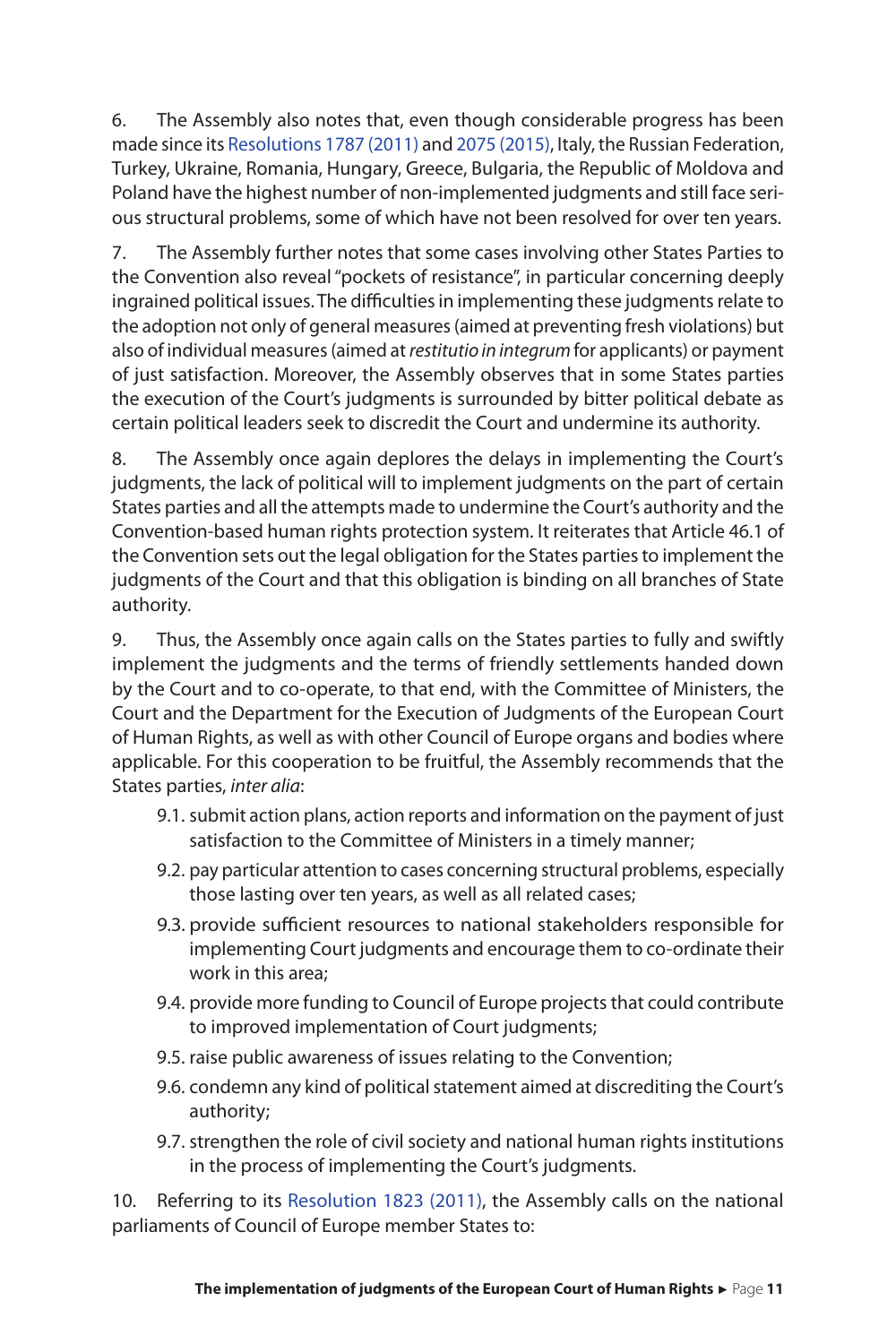- 10.1. establish parliamentary structures guaranteeing follow-up to and monitoring of international obligations in the human rights field, and in particular of the obligations stemming from the Convention;
- 10.2. devote parliamentary debates to the implementation of the Court's judgments;
- 10.3. question governments on progress in implementing Court judgments and demand that they present annual reports on the subject;
- 10.4. encourage all the political groups to concert their efforts to ensure that the Court's judgments are implemented.

11. The Assembly calls on the European Parliament to engage with the Assembly on issues related to the implementation of the Court's judgments.

12. In view of the urgent need to speed up implementation of the Court's judgments, the Assembly resolves to remain seized of this matter and to continue to give it priority.

#### **B. Recommendation 2110 (2017)4**

1. Referring to its Resolution 2178 (2017) on the implementation of judgments of the European Court of Human Rights, the Parliamentary Assembly welcomes the measures taken by the Committee of Ministers to improve the process of its supervision of the implementation of judgments of the Court.

2. The Assembly once again urges the Committee of Ministers to use all available means to fulfil its tasks under Article 46.2 of the European Convention on Human Rights (ETS No. 5, "the Convention"). Accordingly, it recommends that the Committee of Ministers:

- 2.1. give renewed consideration to the use of the procedures provided for in Article 46, paragraphs 3 to 5, of the Convention, in the event of implementation of a judgment encountering strong resistance from the respondent State;
- 2.2. make more frequent use of interim resolutions with a view to pinpointing the difficulties in implementing certain judgments;
- 2.3. tackle urgently systemic problems identified in pilot judgments delivered by the Court, with particular attention paid to all related cases;
- 2.4. do more work towards greater transparency of the process of supervising the implementation of judgments;
- 2.5. give applicants, civil society, national human rights protection bodies and international organisations a greater role in this process;
- 2.6. continue to strengthen synergies, within the Council of Europe, between all the stakeholders concerned, in particular the European Court of Human Rights and its Registry, the Assembly, the Secretary General, the Commissioner for Human Rights, the Steering Committee for Human

<sup>4.</sup> Text adopted by the Assembly on 29 June 2017 (26th sitting).